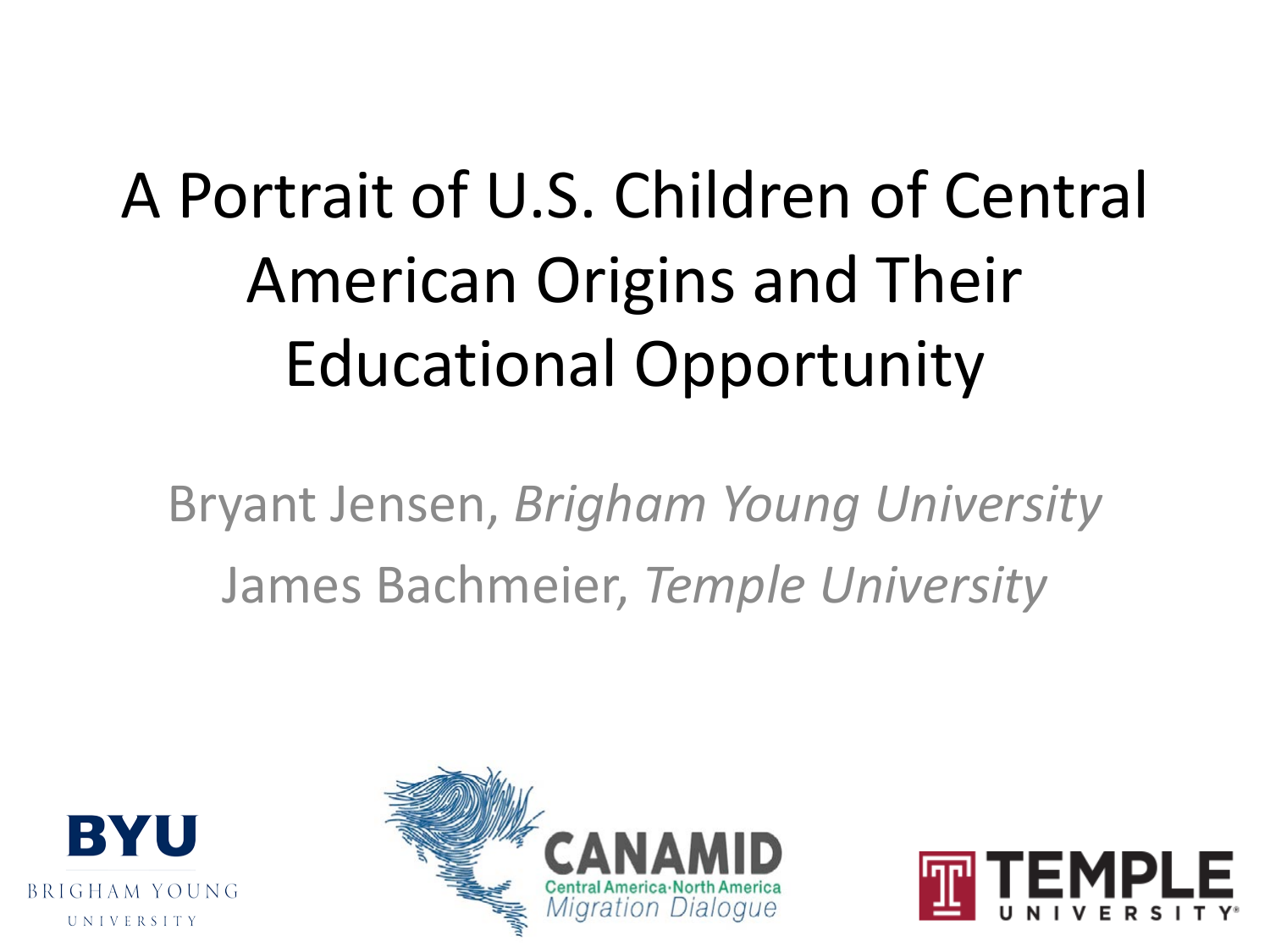#### Ecologies of Educational Opportunity

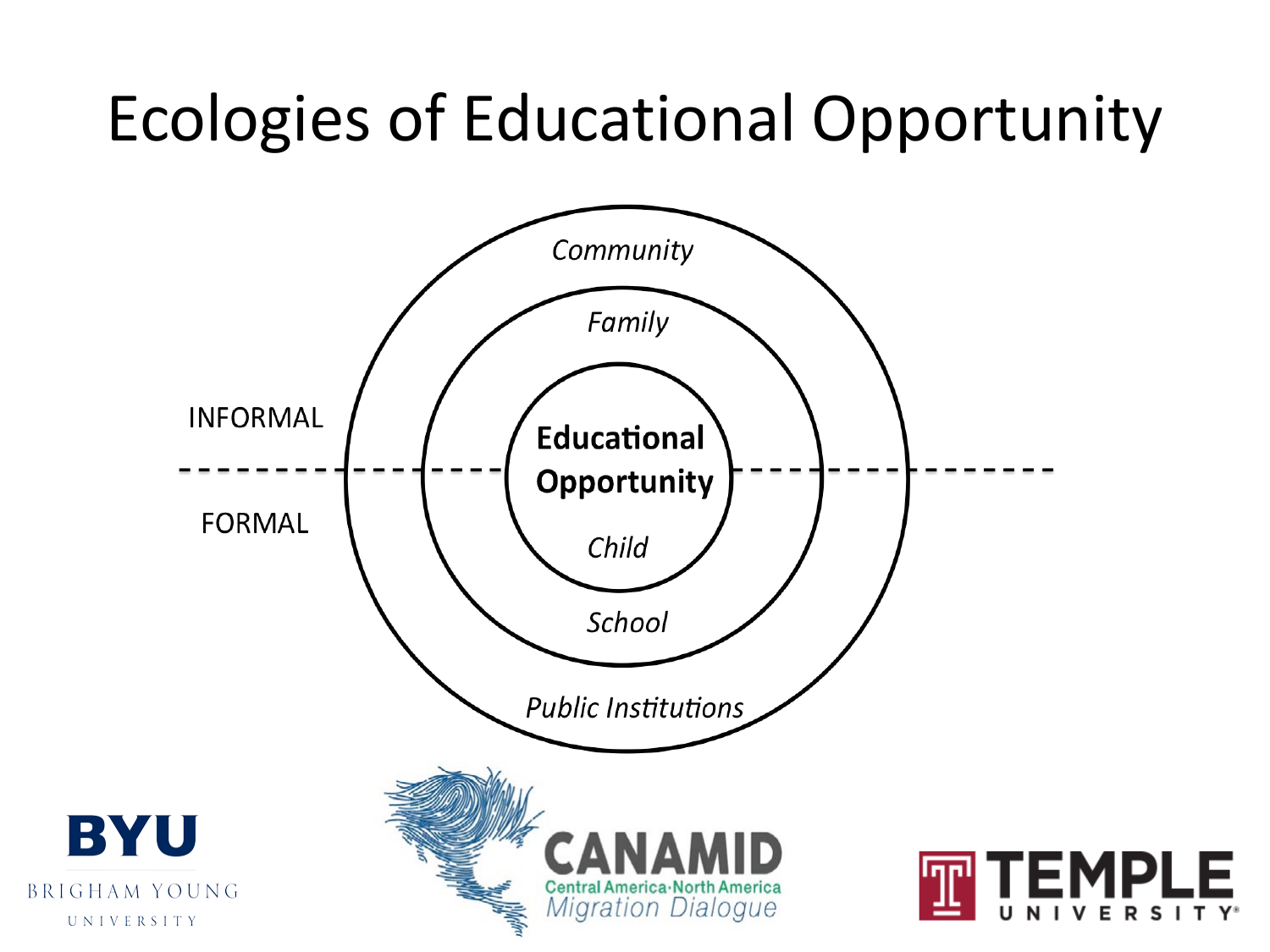## Outcomes and Environment

- Educational Outcomes
	- Attainment
	- Academic Achievement
- Institutional Conditions
	- Poverty rates
	- Health insurance coverage
	- Crowded housing
- Family Circumstances
	- Parent education
	- English proficiency





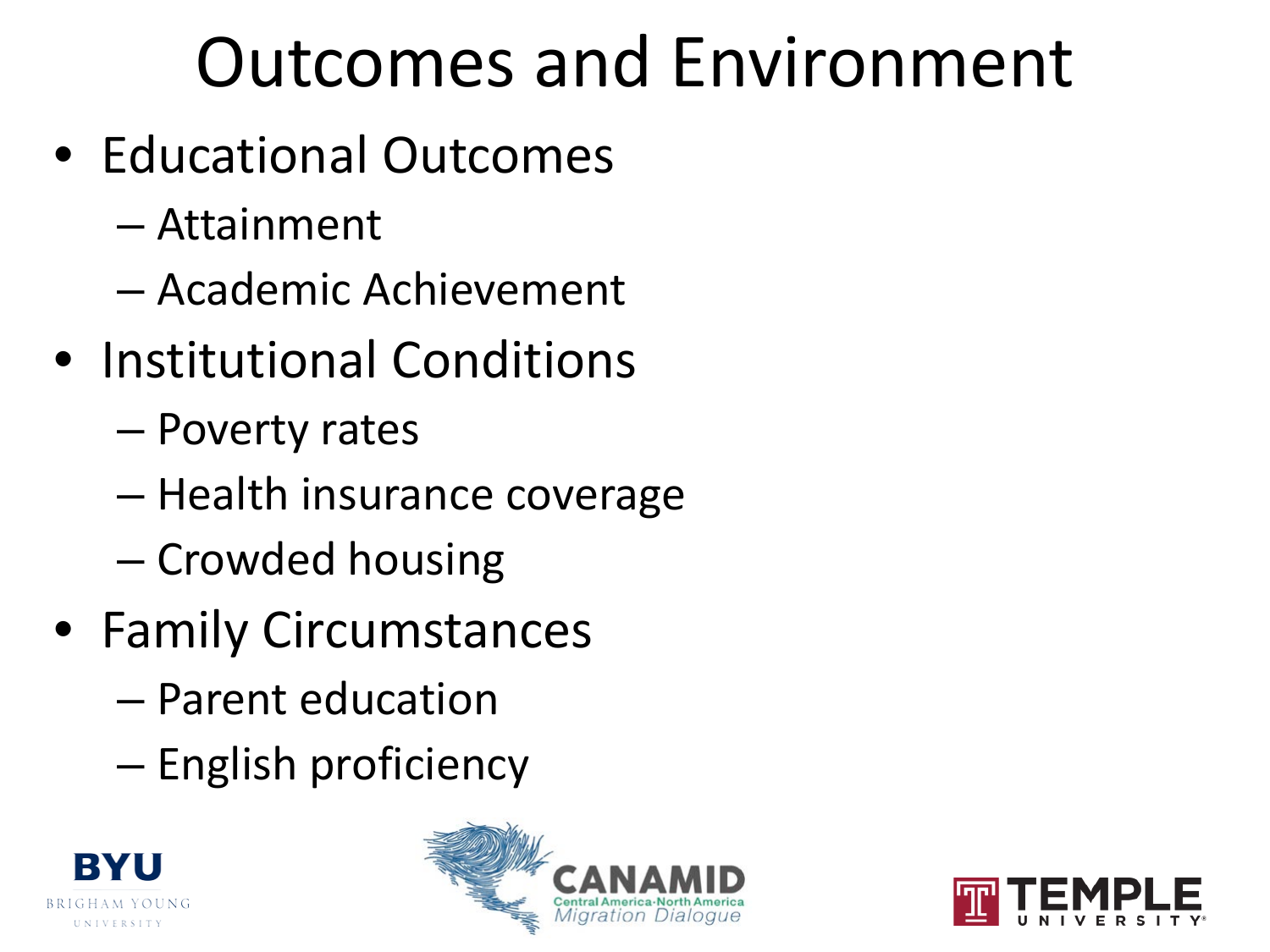#### Data

- American Community Survey (ACS)
	- 2009-2013 single-year
	- "undocumented" imputation (Van Hook & Bachmeier, 2013)
- Early Childhood Longitudinal Study, Kindergarten Cohort (ECLS-K)
	- K-5 estimates
	- Reardon & Galindo (2009)





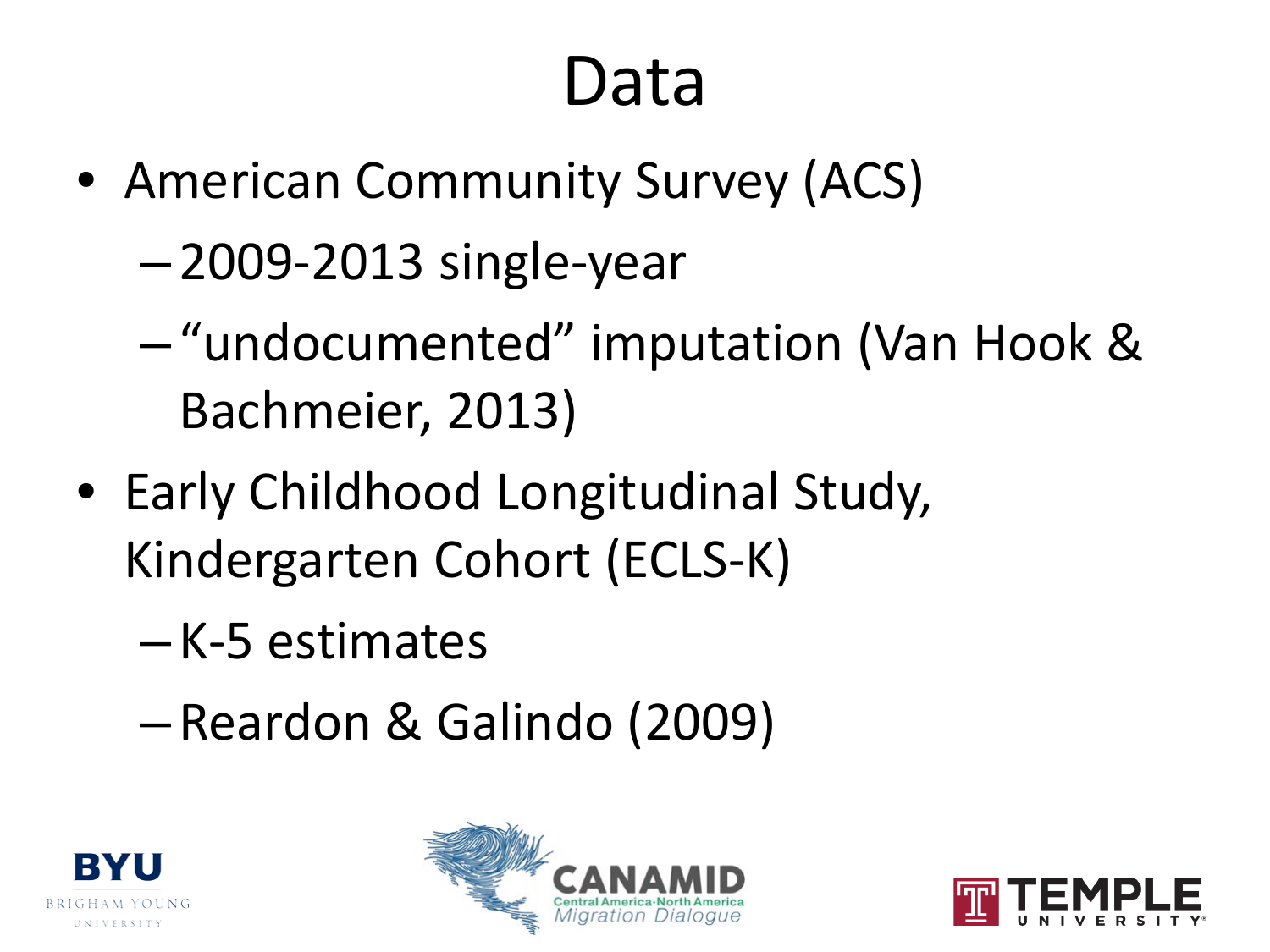#### Absolute Numbers

- Nearly **1.7 million children** (0-17 yrs.) of Central American origins in the United States
	- 1 in 10 of all Latino children
	- Most are U.S.-born and live in immigrant households

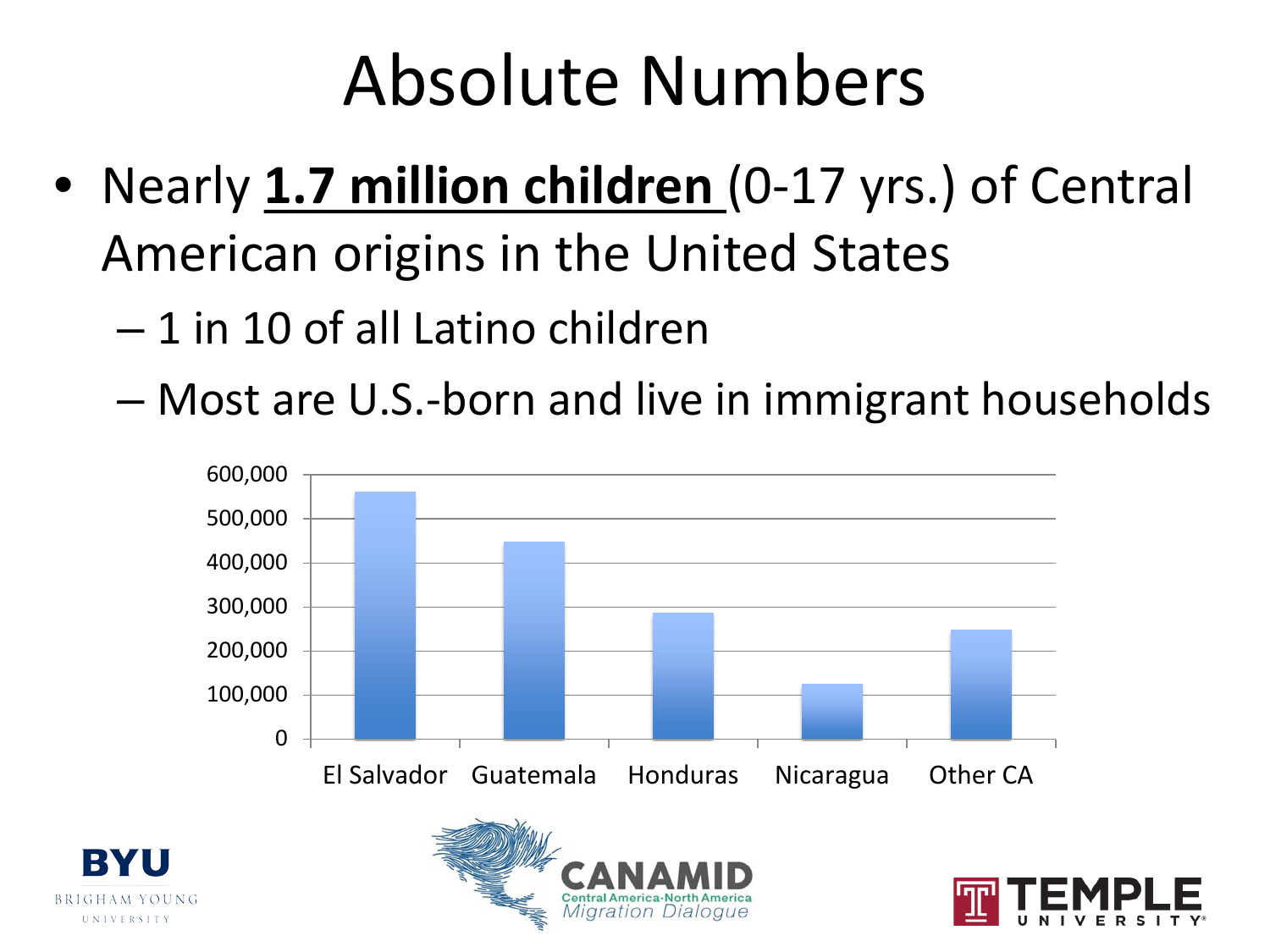# Some Demographic Considerations

- Out-migration indices vary by CA country
	- 1 in 15 Guatemalans are in the U.S.
	- 1 in 5 Salvadorans are in the U.S.
- Honduran migration is the most recent half arrived since 2000
- Nicaraguan migration is the most "selective"

(Feliciano, 2005)

• Destinations are widespread. Pacific, South Atlantic, and West South Central are the largest – particularly California, Florida, and Texas





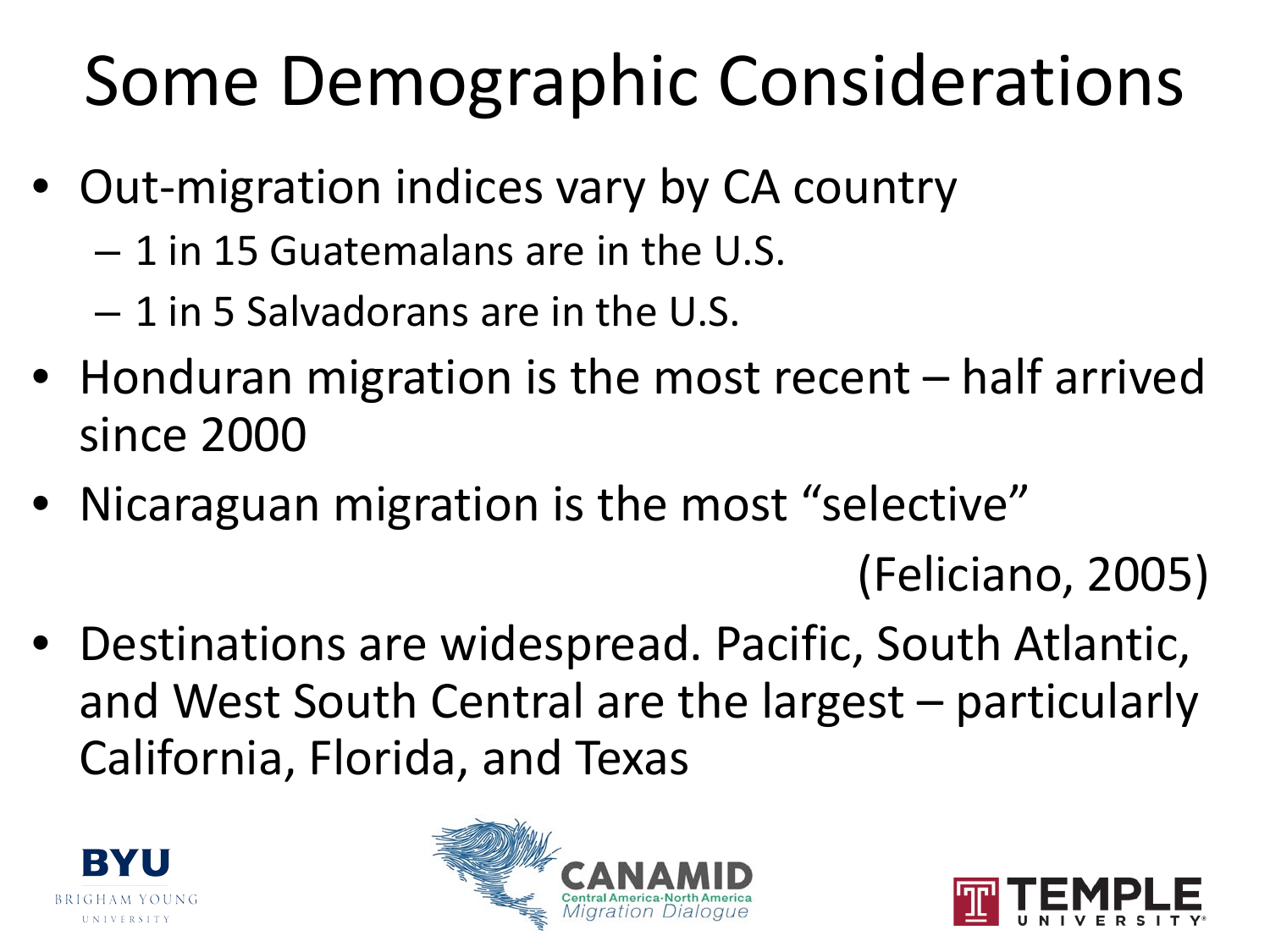# Immigrant and Documentation Status (Children)

- Higher rates of foreign-born and undocumented status among CA origin children
- Guatemalan origin (18%) are most likely to be foreign-born
- Honduran origin (10%) are most likely to be undocumented





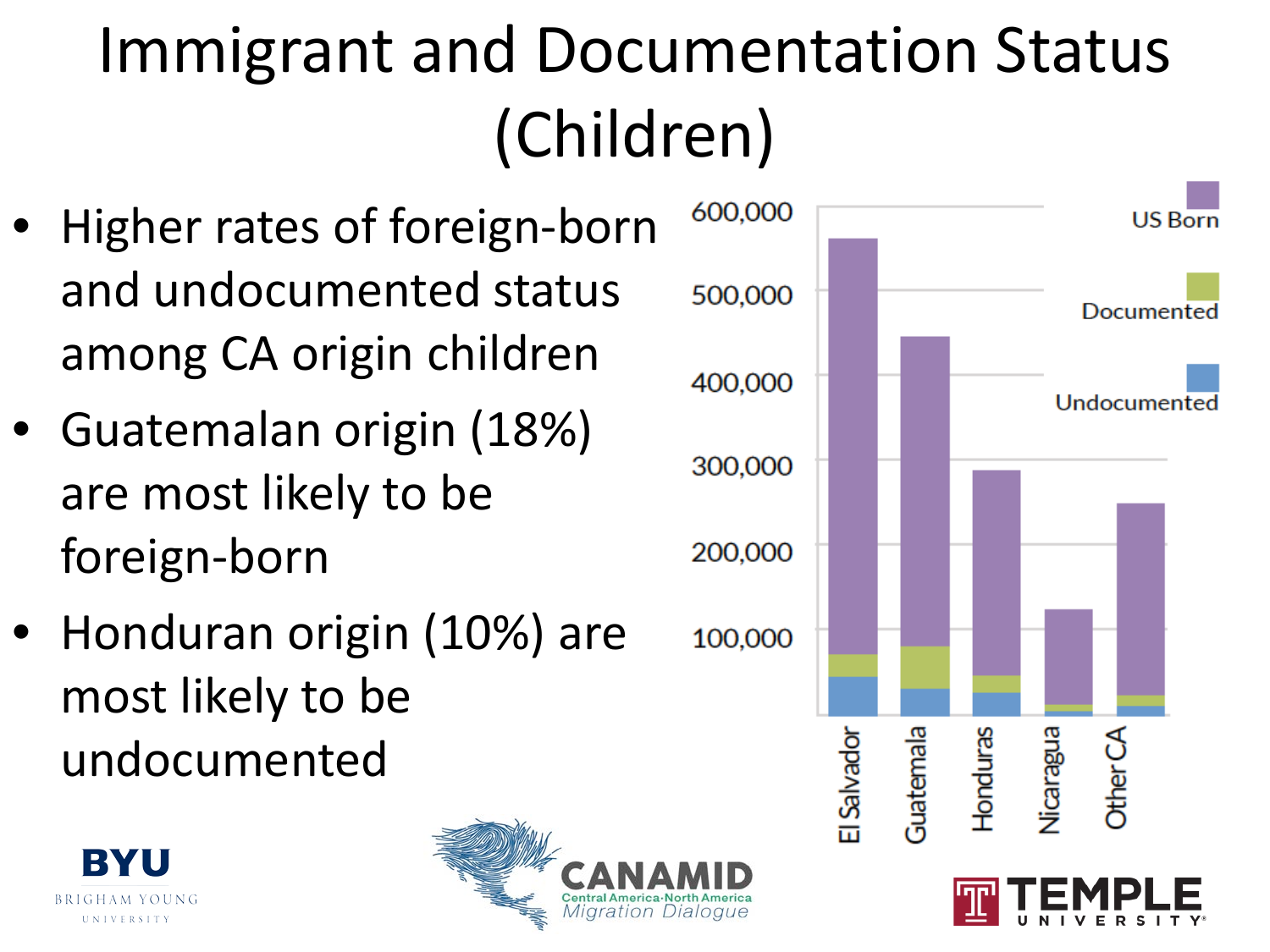#### Immigrant and Documentation Status (Parents)

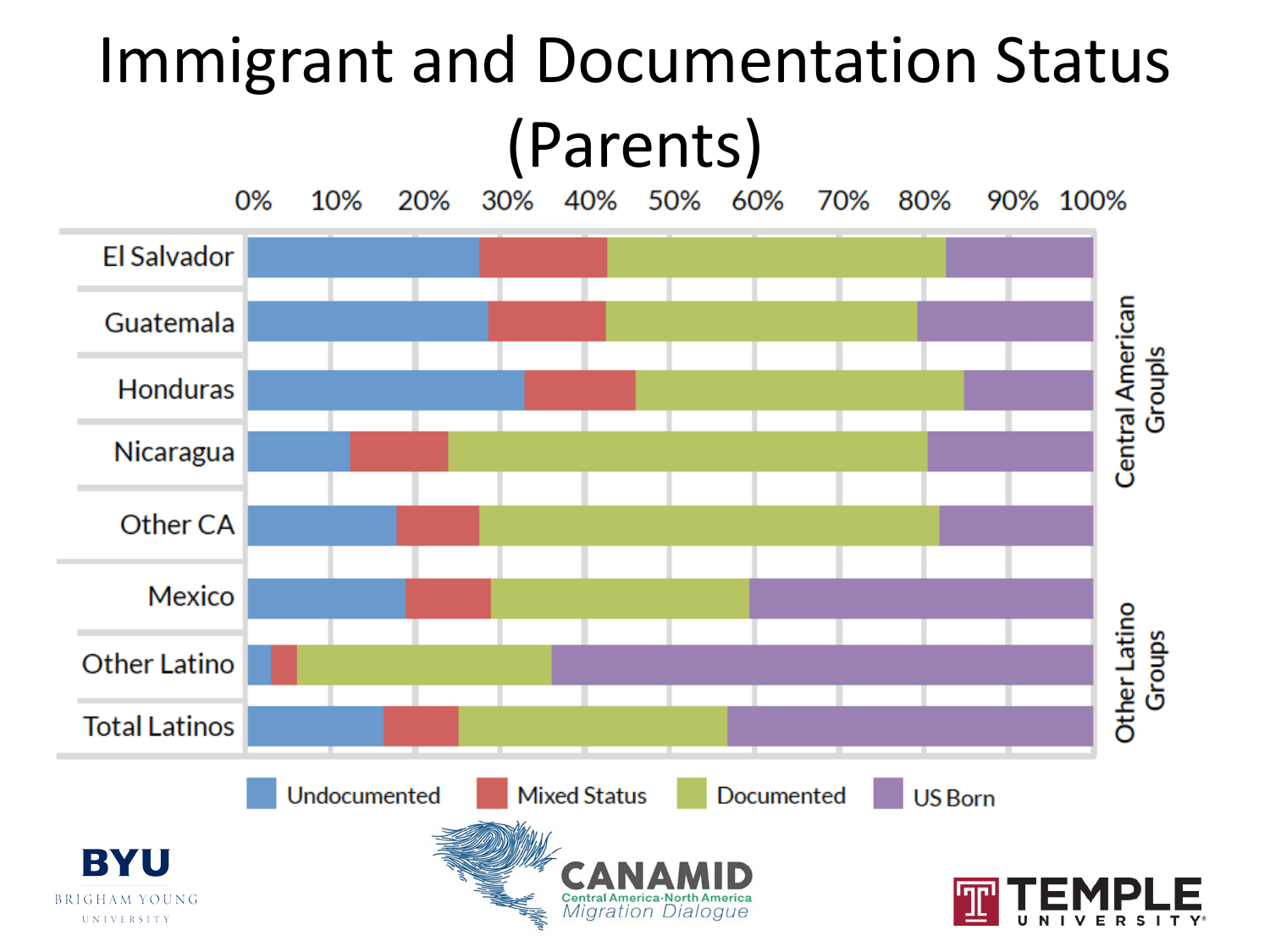### High School Graduation Rates (ages 18-24 yrs.)







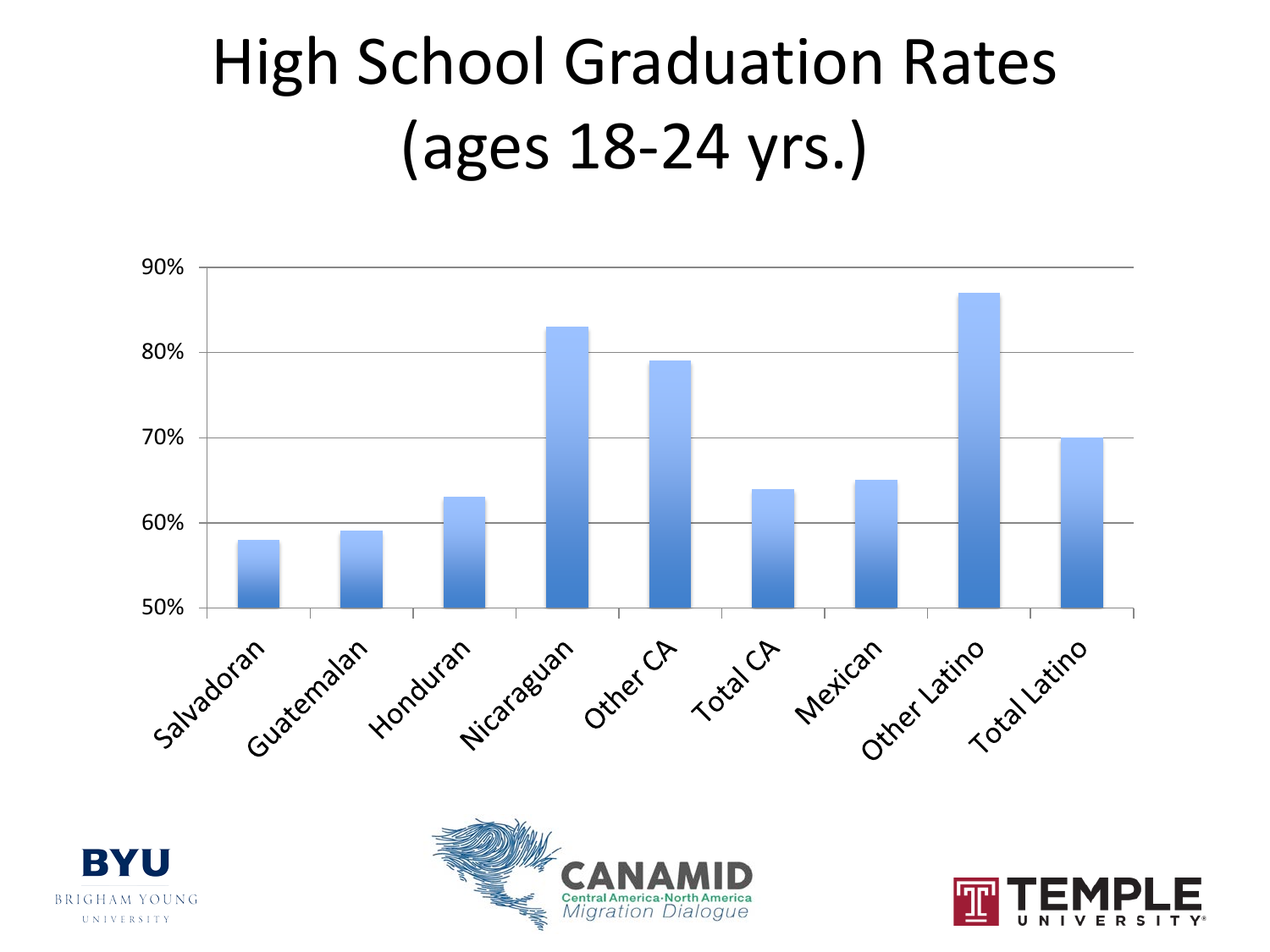# High School Graduation Rates (ages 18-24 yrs.)







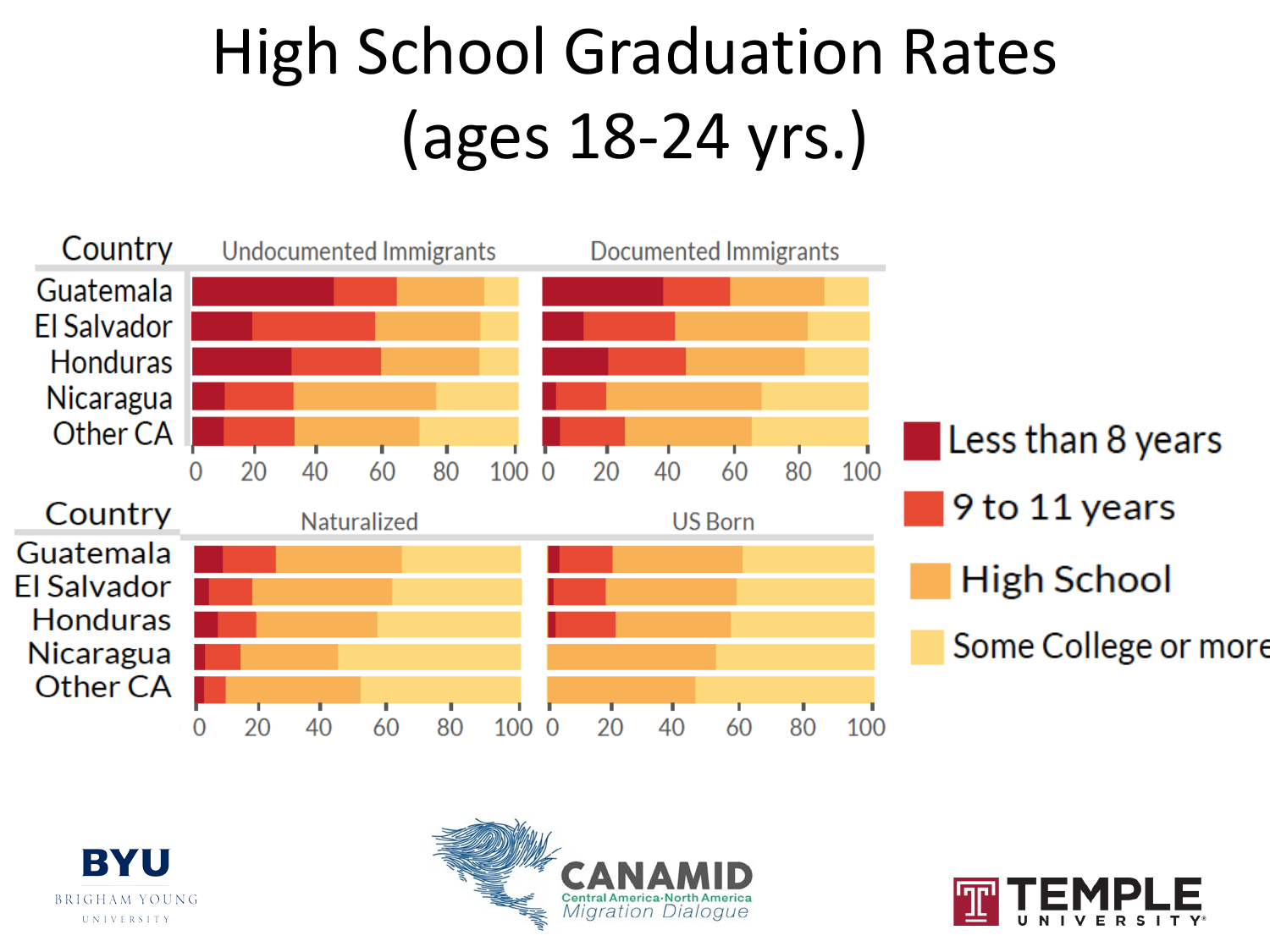#### K-5 Mathematics Achievement



**UNIVERSITY** 

Central America North America<br>Migration Dialogue

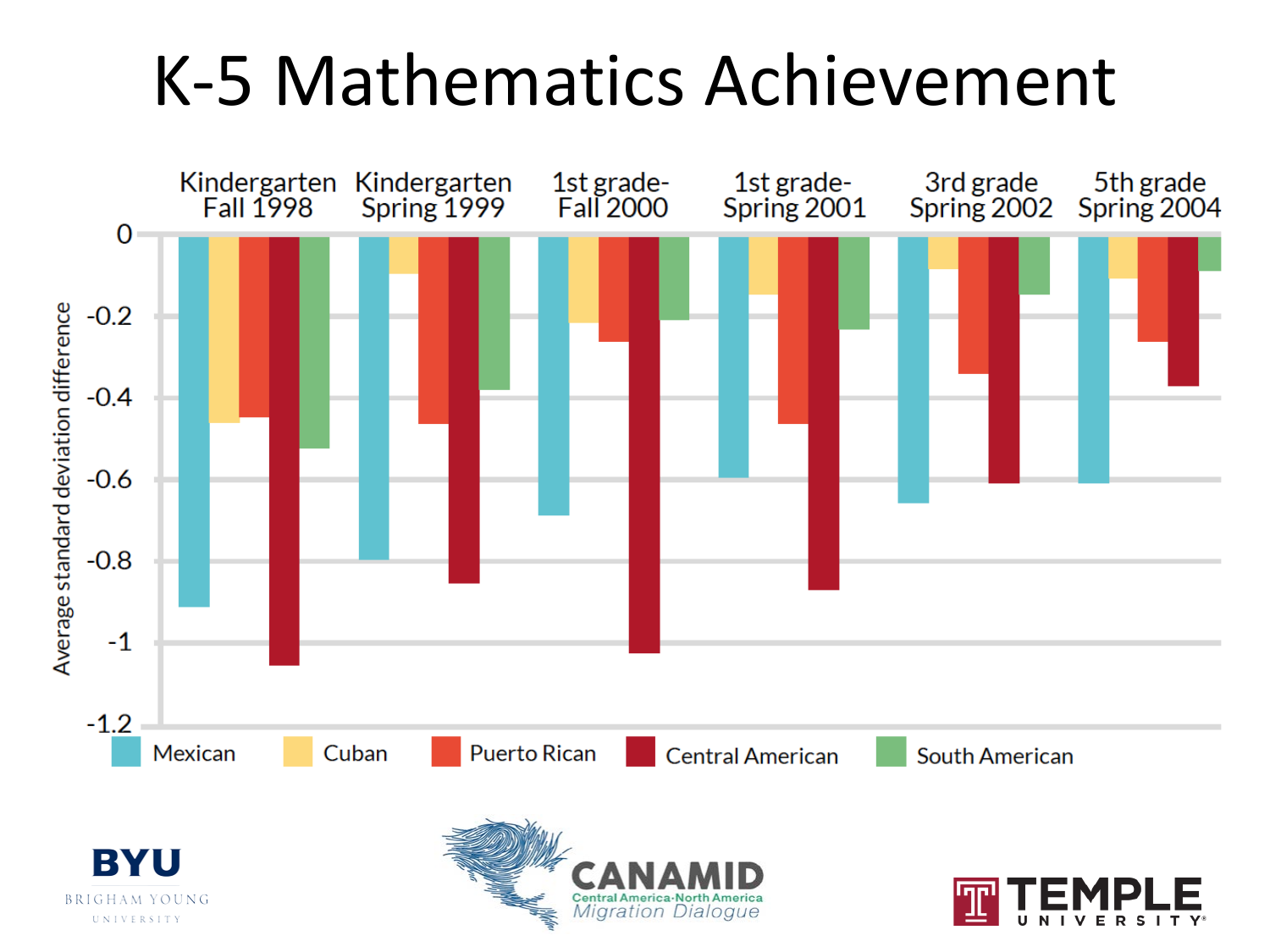### Parent Education

**Migration Dialogue** 

Documented immigrant parents have higher levels of formal schooling than mixed status and undocumented parents.

Mixed status parents have higher levels of formal schooling than undocumented CA immigrant parents.



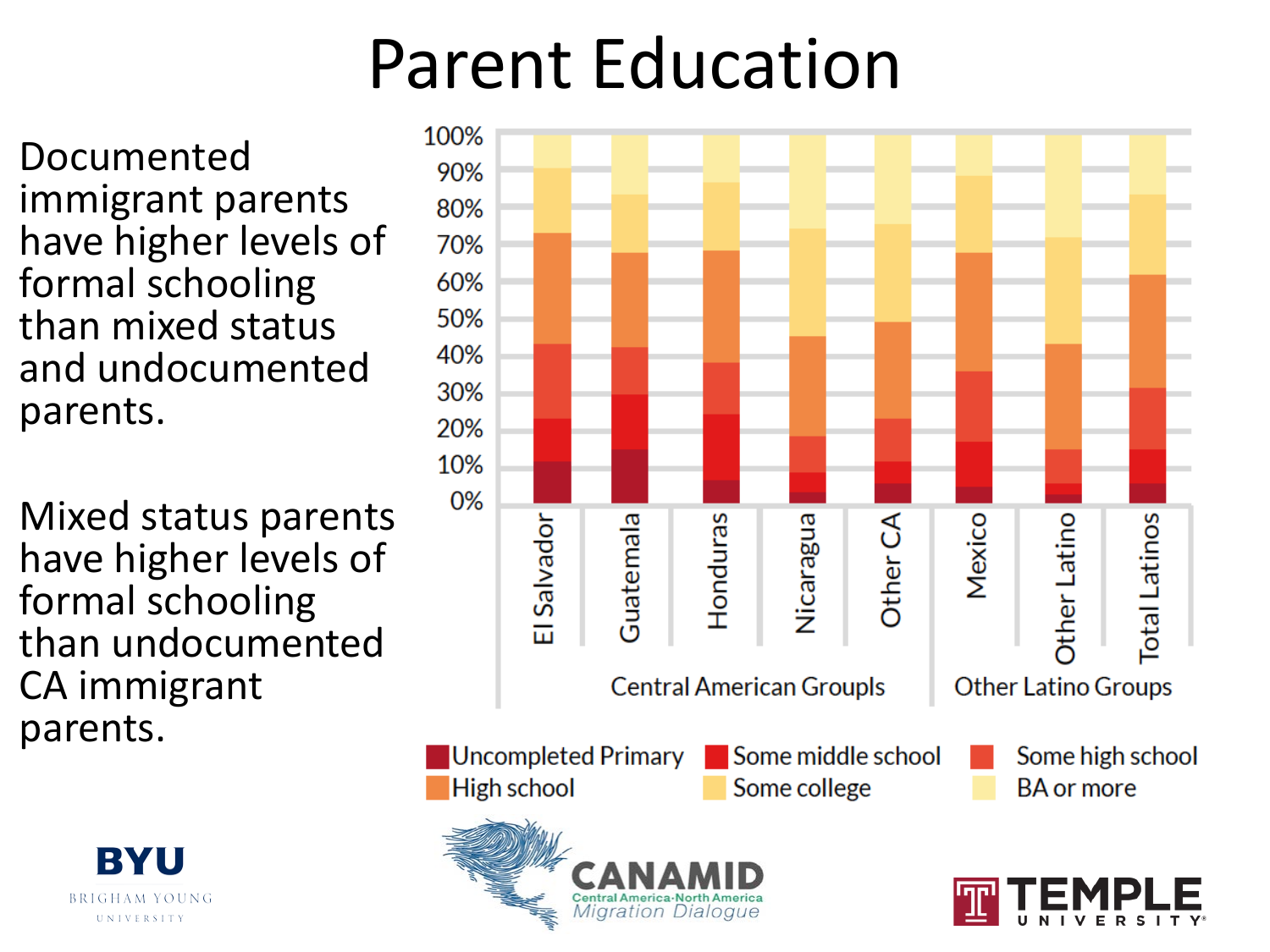### % Limited English Proficient (LEP) (5-17 yrs.)

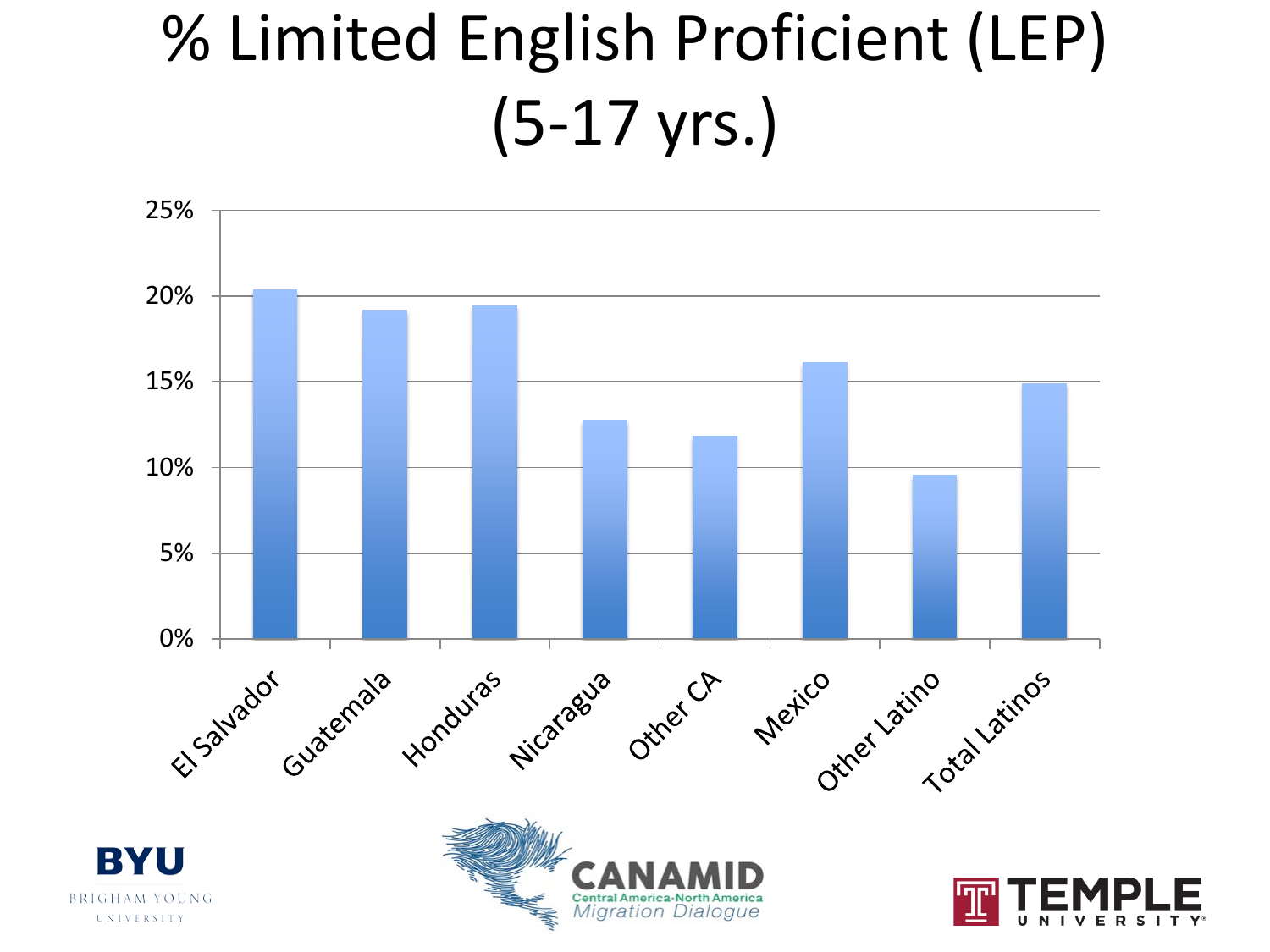#### Poverty Rates

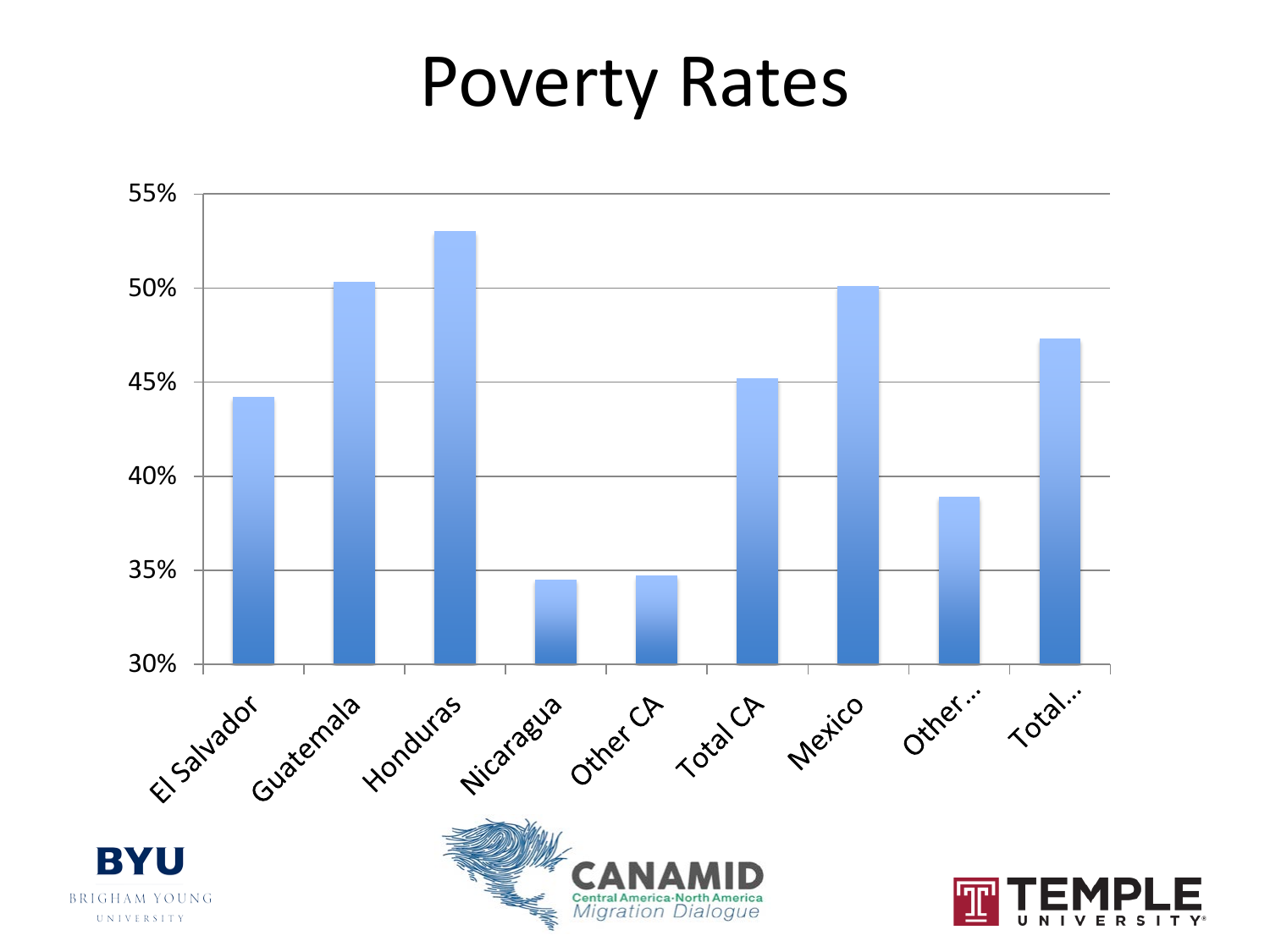### Poverty Rates

For children of Salvadoran, Honduran, and Nicaraguan heritage, poverty rates were *higher* for those with documented immigrant than USborn parents.  $_{20\%}$ 



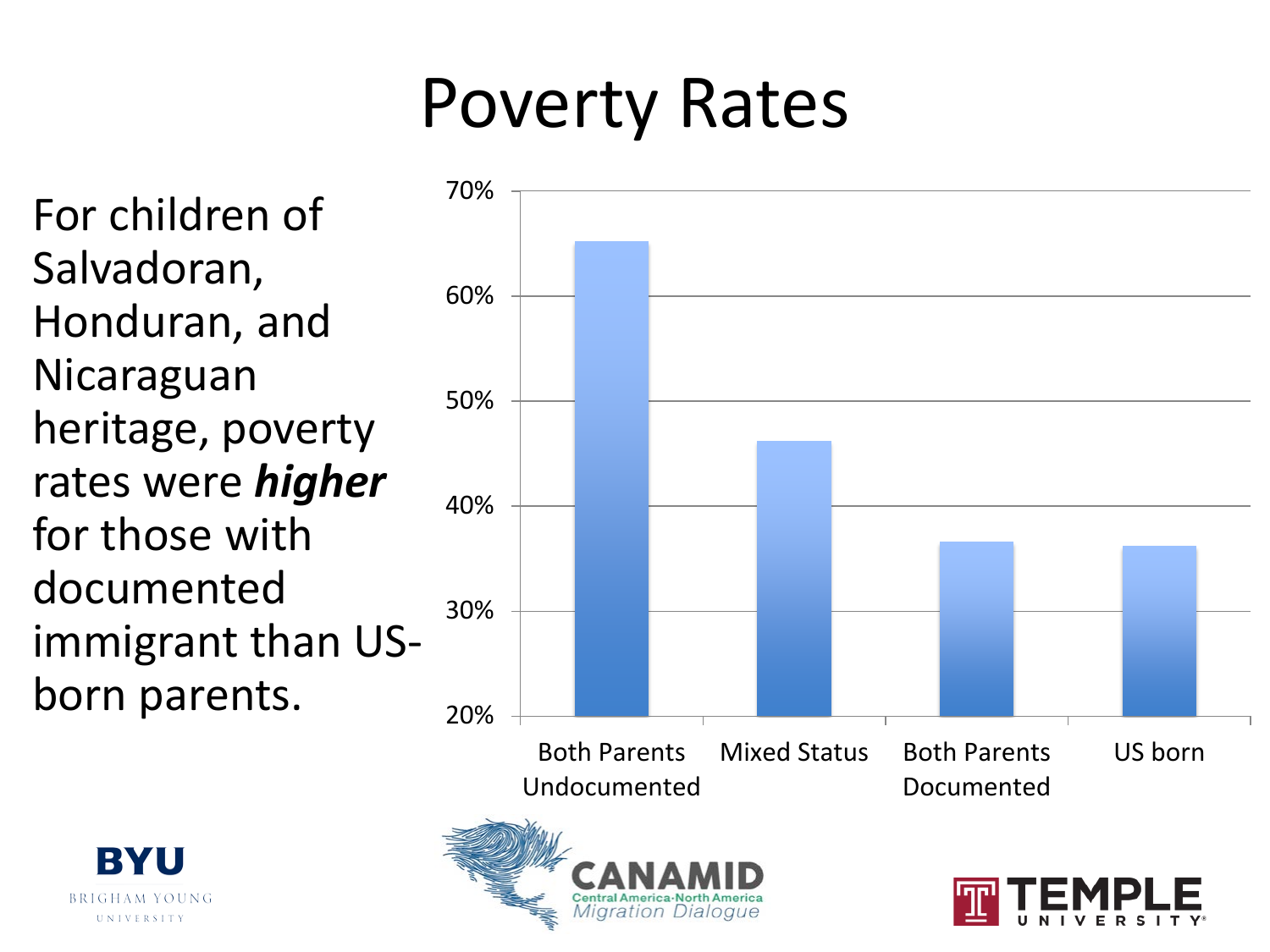#### Health Insurance Coverage

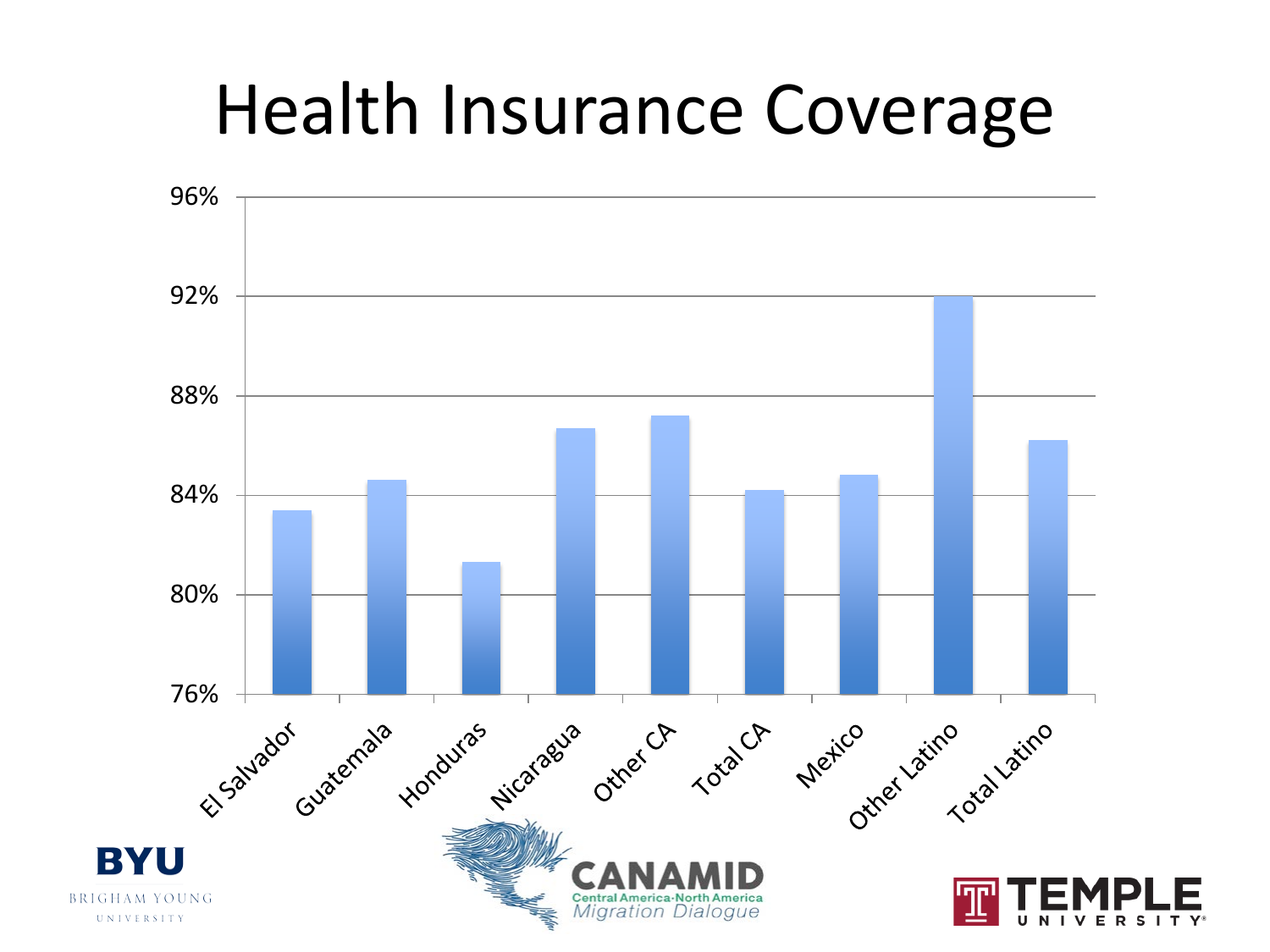### Health Insurance Coverage

Salvadoran and Honduran origins associated with the largest differences between children with US-born and those with documented immigrant parents  $_{76\%}$ 

RY

UNIVERSITY

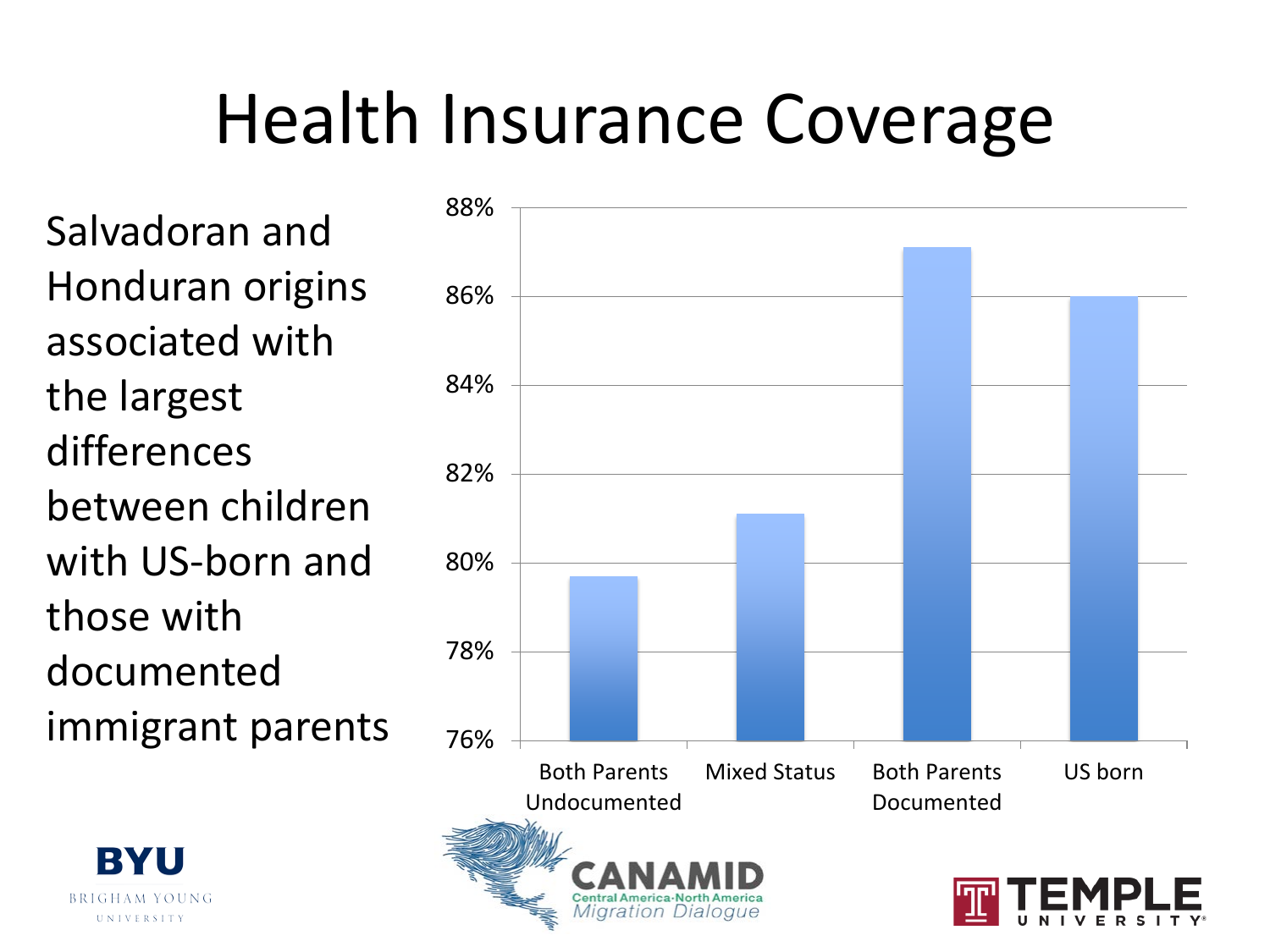#### Crowded Housing







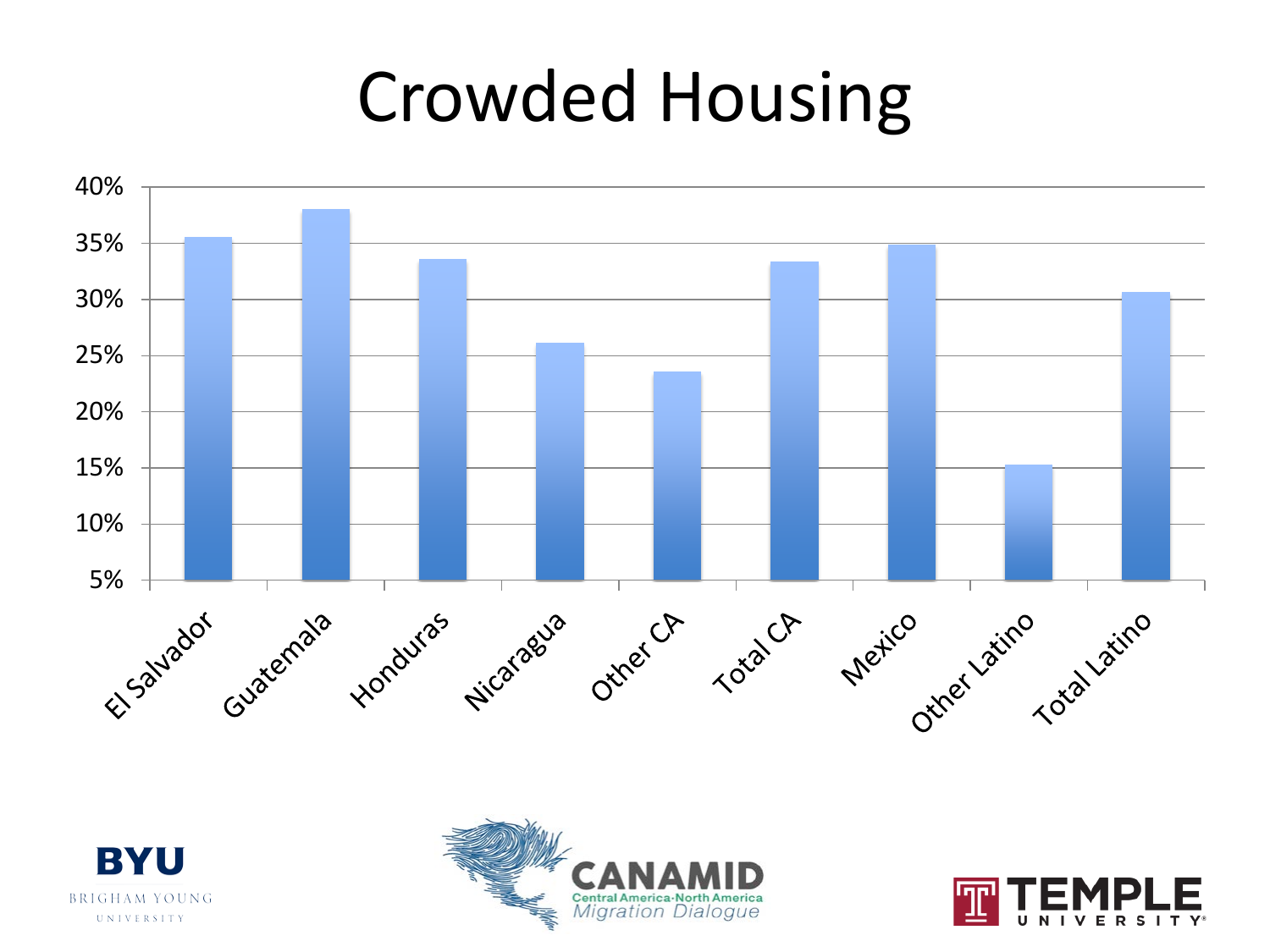# Crowded Housing

Salvadoran- and Honduran-origin children from US-born parents are more likely than those with documented immigrant parents to live in crowded housing 15%







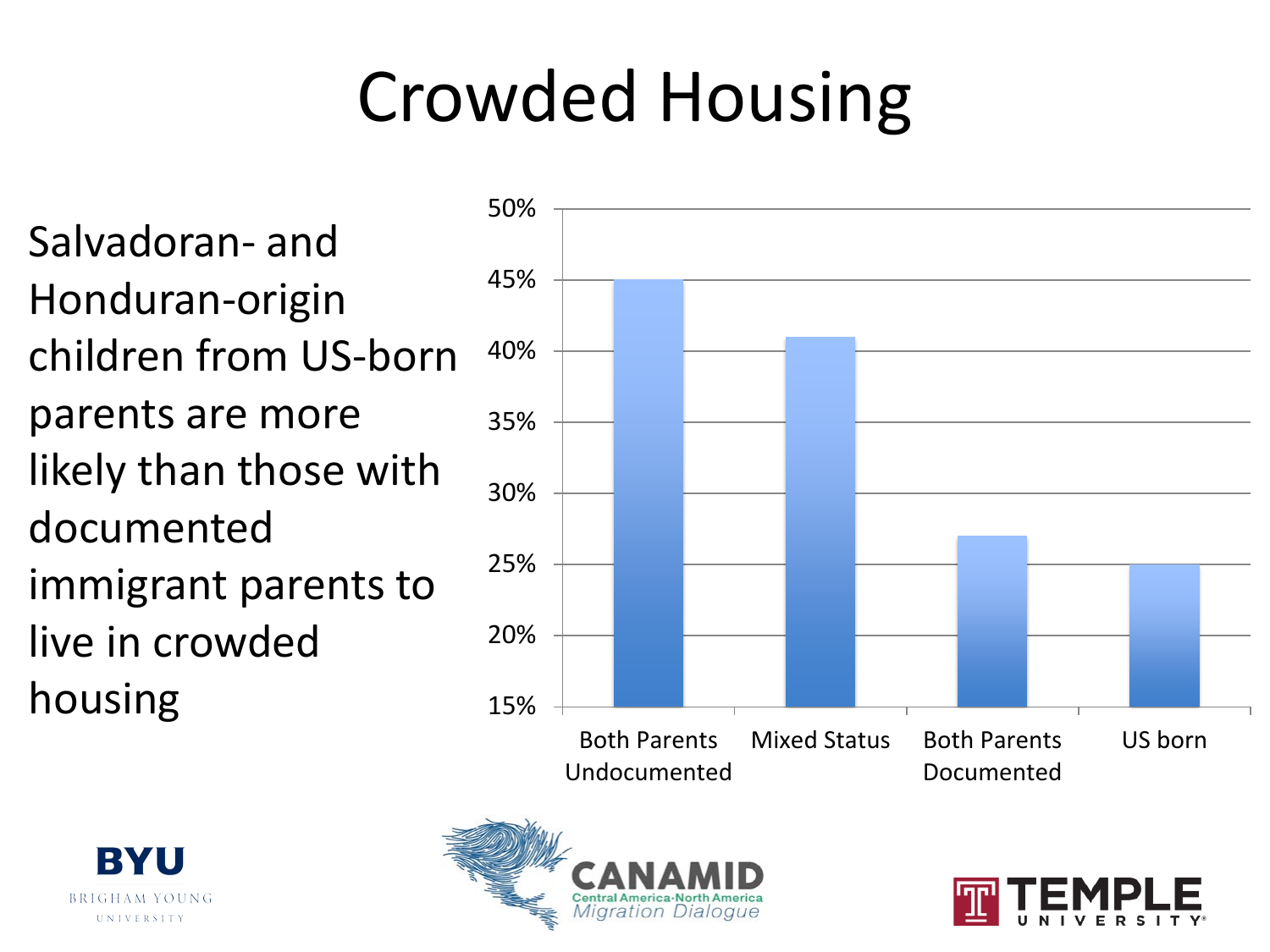#### Some Conclusions

- Educational opportunities for CA-origin children are similar to those for Mexican-origin children, though weaker than for those from Caribbean or South American groups.
- The larger groups—from El Salvador, Guatemala, and Honduras—have weaker opportunities than those from the other CA countries.
- Children from CA origins are more likely (40%) than any other Latino peer group to have an undocumented parent.
- Undocumented status of parents is associated with weaker educational opportunity across the board.
- By and large, CA-origin children with U.S.-born parents experience similar educational opportunities to their co- ethnic peers from documented immigrant households.